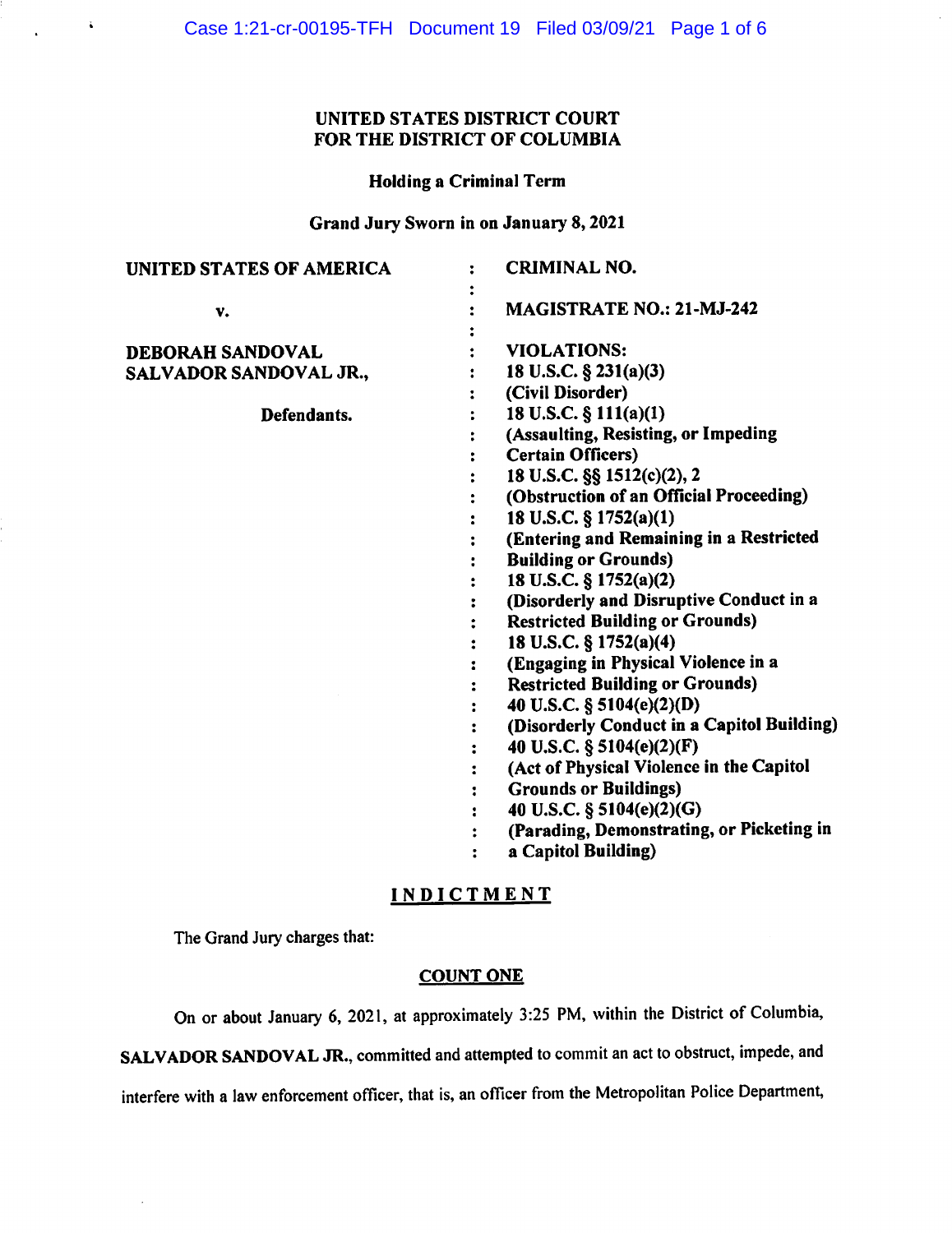lawfully engaged in the lawful performance of his/her official duties incident to and during the commission of a civil disorder, and the civil disorder obstructed, delayed, and adversely affected the conduct and performance of a federally protected function.

**(Civil Disorder,** in violation of Title 18, United States Code, Section 231 (a)(3))

#### **COUNTTWO**

On or about January 6, 2021, at approximately 3:25 PM, within the District of Columbia, **SALVADOR SANDOVAL JR., did** forcibly assault, resist, oppose, impede, intimidate, and interfere with, an officer and employee of the United States, and of any branch of the United States Government (including any member of the uniformed services), and any person assisting such an officer and employee, that is, an officer from the Metropolitan Police Department, while such person was engaged in and on account of the performance of official duties, and where the acts in violation of this section involve physical contact with the victim and the intent to commit another felony.

**(Assaulting, Resisting, or Impeding Certain Officers,** in violation of Title 18, United States Code, Section  $11(a)(1)$ )

### **COUNT THREE**

On or about January 6, 2021, at approximately 3:25 PM, within the District of Columbia, **SALVADOR SANDOVAL JR.,** committed and attempted to commit an act to obstruct, impede, and interfere with a law enforcement officer, that is, an officer from the Metropolitan Police Department, lawfully engaged in the lawful performance of his/her official duties incident to and during the commission of a civil disorder, and the civil disorder obstructed, delayed, and adversely affected the conduct and performance of a federally protected function.

**(Civil Disorder,** in violation of Title 18, United States Code, Section 231 (a)(3))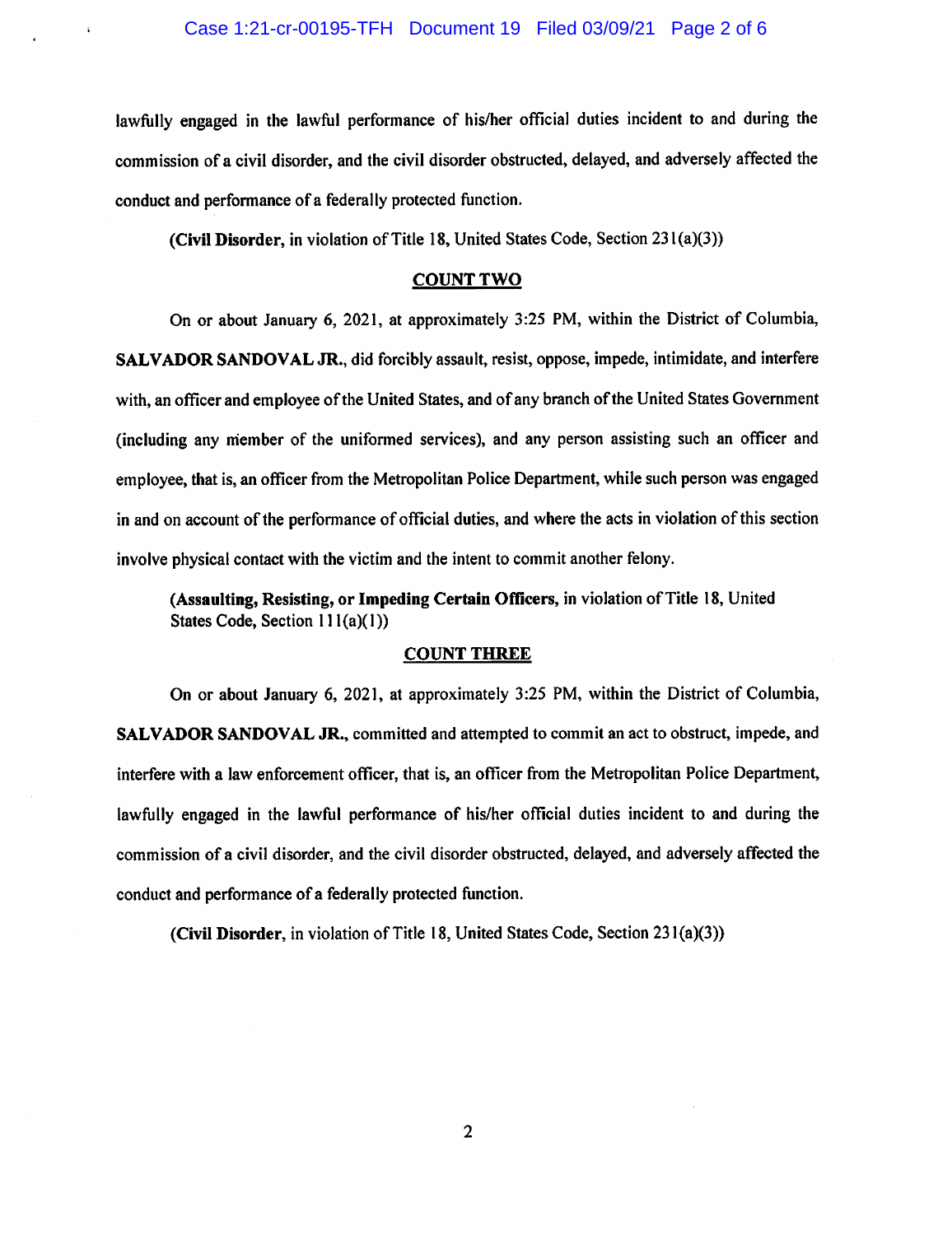#### **COUNT FOUR**

On or about January 6, 2021, at approximately 3:25 PM, within the District of Columbia, **SALVADOR SANDOVAL JR.,** did forcibly assault, resist, oppose, impede, intimidate, and interfere with, an officer and employee of the United States, and of any branch of the United States Government (including any member of the uniformed services), and any person assisting such an officer and employee, that is, an officer from the Metropolitan Police Department, while such person was engaged in and on account of the performance of official duties, and where the acts in violation of this section involve physical contact with the victim and the intent to commit another felony.

**(Assaulting, Resisting, or Impeding Certain Officers,** in violation of Title 18, United States Code, Section  $111(a)(1)$ )

#### **COUNT FIVE**

On or about January 6, 2021, at approximately 3:27 PM, within the District of Columbia, **SALVADOR SANDOVAL JR.,** committed and attempted to commit an act to obstruct, impede, and interfere with a law enforcement officer, that is, an officer from the Metropolitan Police Department, lawfully engaged in. the lawful performance of his/her official duties incident to and during the commission of a civil disorder, and the civil disorder obstructed, delayed, and adversely affected the conduct and performance of a federally protected function.

**(Civil Disorder,** in violation of Title 18, United States Code, Section 23 l(a)(3))

#### **COUNT SIX**

On or about January 6, 2021, at approximately 3:27 PM, within the District of Columbia, **SALVADOR SANDOVAL JR.,** did forcibly assault, resist, oppose, impede, intimidate, and interfere with, an officer and employee of the United States, and of any branch of the United States Government (including any member of the uniformed services), and any person assisting such an officer and employee, that is, an officer from the Metropolitan Police Department, while such person was engaged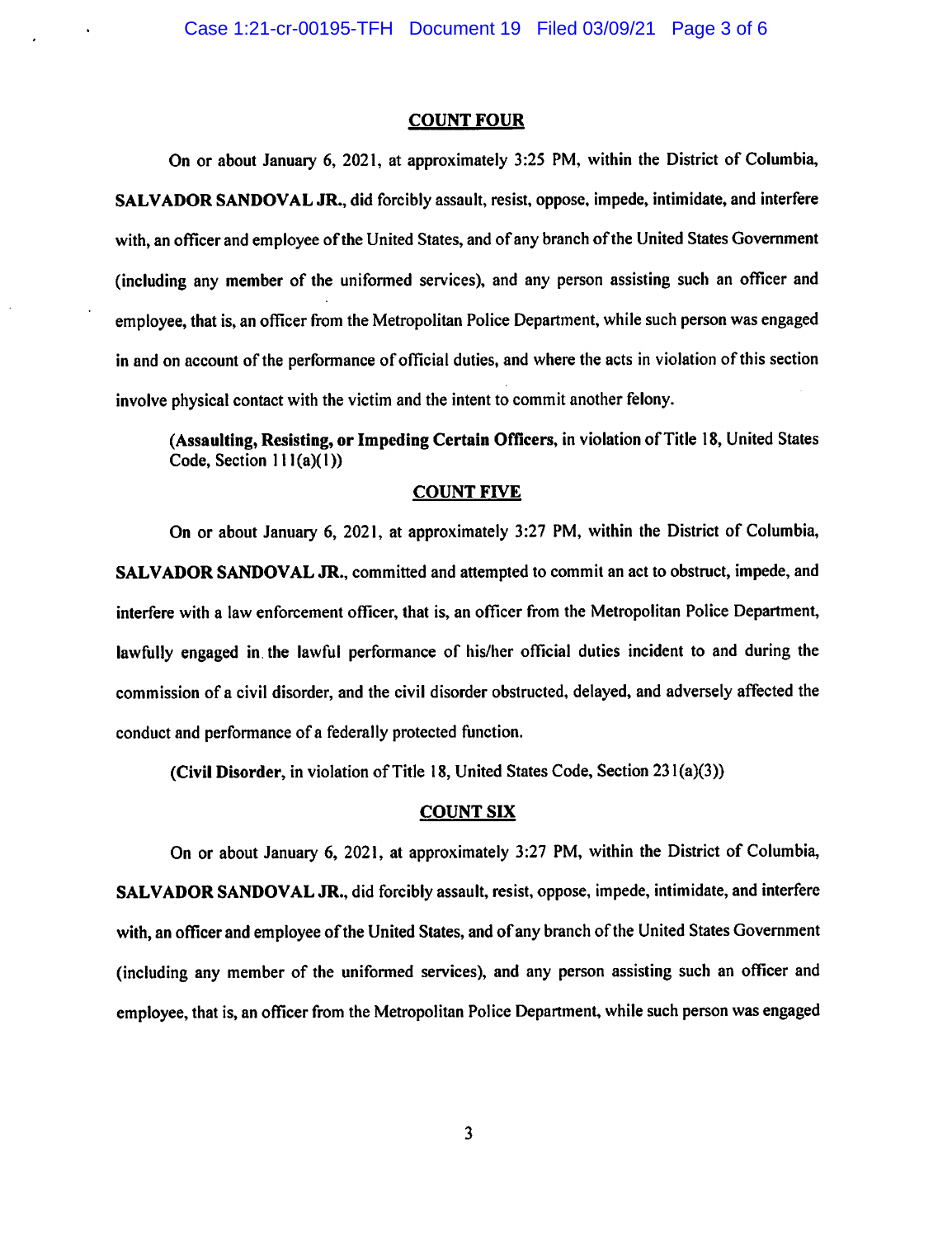in and on account of the perfonnance of official duties, and where the acts in violation of this section involve physical contact with the victim and the intent to commit another felony.

**(Assaulting, Resisting, or Impeding Certain Officers,** in violation of Title 18, United States Code, Section  $111(a)(1)$ )

### **COUNT SEVEN**

On or about January 6, 2021, within the District of Columbia and elsewhere, **DEBORAH SANDOVAL** and **SALVADOR SANDOVAL JR.,** attempted to, and did, corruptly obstruct, influence, and impede an official proceeding, that is, a proceeding before Congress, by entering and remaining in the United States Capitol without authority and committing an act of civil disorder and engaging in disorderly and disruptive conduct.

**(Obstruction of an Official Proceeding and Aiding and Abetting,** in violation of Title 18, United States Code, Sections  $1512(c)(2)$  and 2)

### **COUNT EIGHT**

On or about January 6, 2021, within the District of Columbia, **DEBORAH SANDOVAL** and **SALVADOR SANDOVAL JR.,** did unlawfully and knowingly enter and remain in a restricted building and grounds, that is, any posted, cordoned-off, and otherwise restricted area within the United States Capitol and its grounds, where the Vice President and Vice President-elect were temporarily visiting, without lawful authority to do so.

**(Entering and Remaining in a Restricted Building or Grounds,** in violation of Title 18, United States Code, Section 1752(a)(I))

### **COUNT NINE**

On or about January 6, 2021, within the District of Columbia, **DEBORAH SANDOVAL** and **SALVADOR SANDOVAL JR.,** did knowingly, and with intent to impede and disrupt the orderly

conduct of Government business and official functions, engage in disorderly and disruptive conduct in and within such proximity to, a restricted building and grounds, that is, any posted, cordoned-off, and otherwise restricted area within the United States Capitol and its grounds, where the Vice President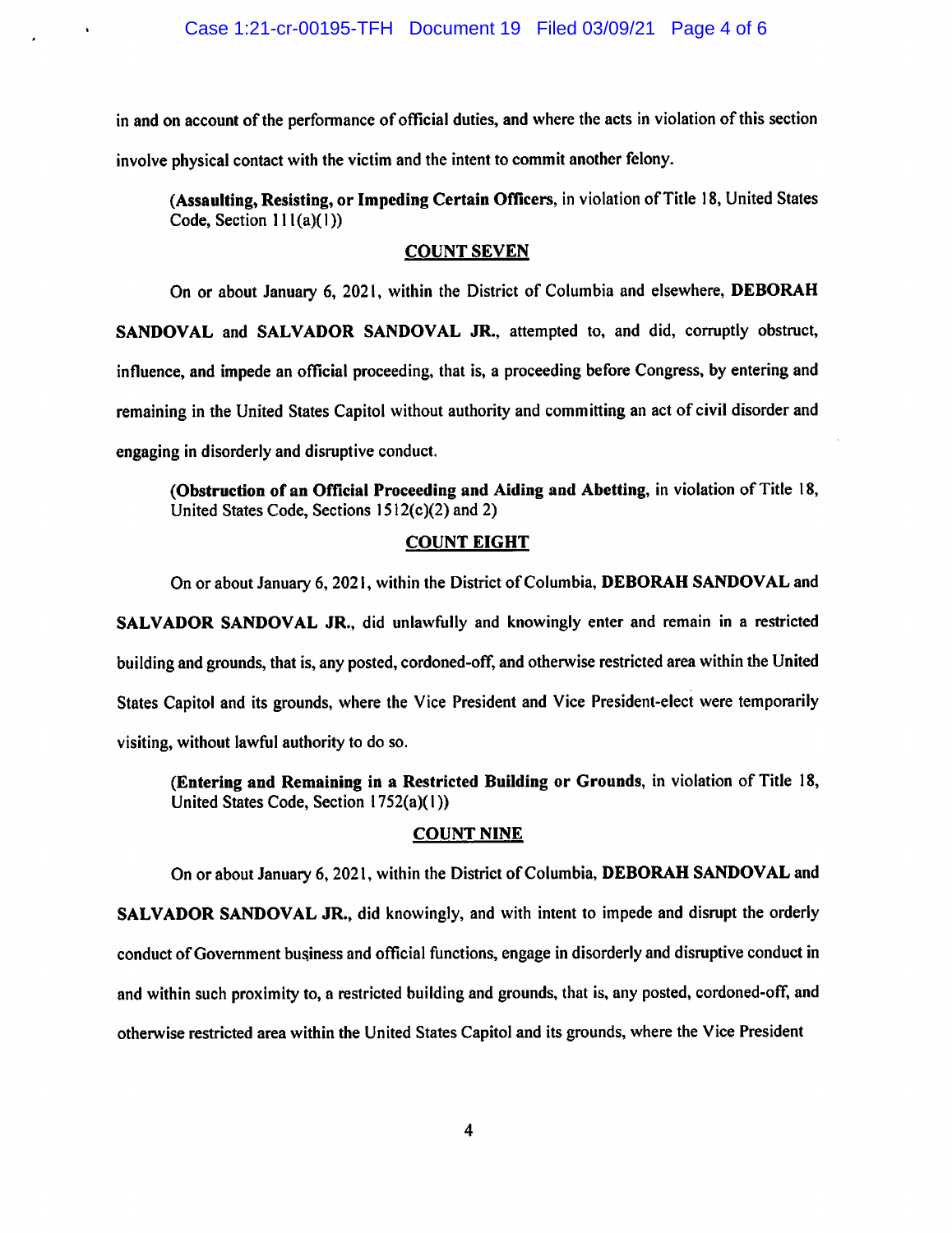$\ddot{\phantom{a}}$ 

and Vice President-elect were temporarily visiting, when and so that such conduct did in fact impede and disrupt the orderly conduct of Government business and official functions.

**(Disorderly and Disruptive Conduct in a Restricted Building or Grounds,** in violation of Title 18, United States Code, Section 1752(a)(2))

### **COUNT TEN**

On or about January 6, 2021, within the District of Columbia, **SALVADOR SANDOVAL JR.,** did knowingly, engage in any act of physical violence against any person and property in <sup>a</sup>

restricted building and grounds, that is, any posted, cordoned-off, and otherwise restricted area within the United States Capitol and its grounds, where the Vice President and Vice President-elect were temporarily visiting.

**(Engaging in Physical Violence in a Restricted Building or Grounds,** in violation of Title 18, United States Code, Section 1752(a)(4))

# **COUNT ELEVEN**

On or about January 6, 2021, within the District of Columbia, **DEBORAH SANDOVAL** and

**SALVADOR SANDOVAL JR.,** willfully and knowingly engaged in disorderly and disruptive conduct in any of the Capitol Buildings with the intent to impede, disrupt, and disturb the orderly conduct of a session of Congress and either House of Congress, and the orderly conduct in that building of a hearing before or any deliberation of, a committee of Congress or either House of Congress.

**(Disorderly Conduct in a Capitol Building,** in violation of Title 40, United States Code, Section 5104(e)(2)(D))

### **COUNT TWELVE**

On or about January 6, 2021, within the District of Columbia, **DEBORAH SANDOVAL** and

**SALVADOR SANDOVAL JR.,** willfully and knowingly paraded, demonstrated, and picketed in any United States Capitol Building.

**(Parading, Demonstrating, or Picketing in a Capitol Building,** in violation of Title 40, United States Code, Section 5104(e)(2)(G))